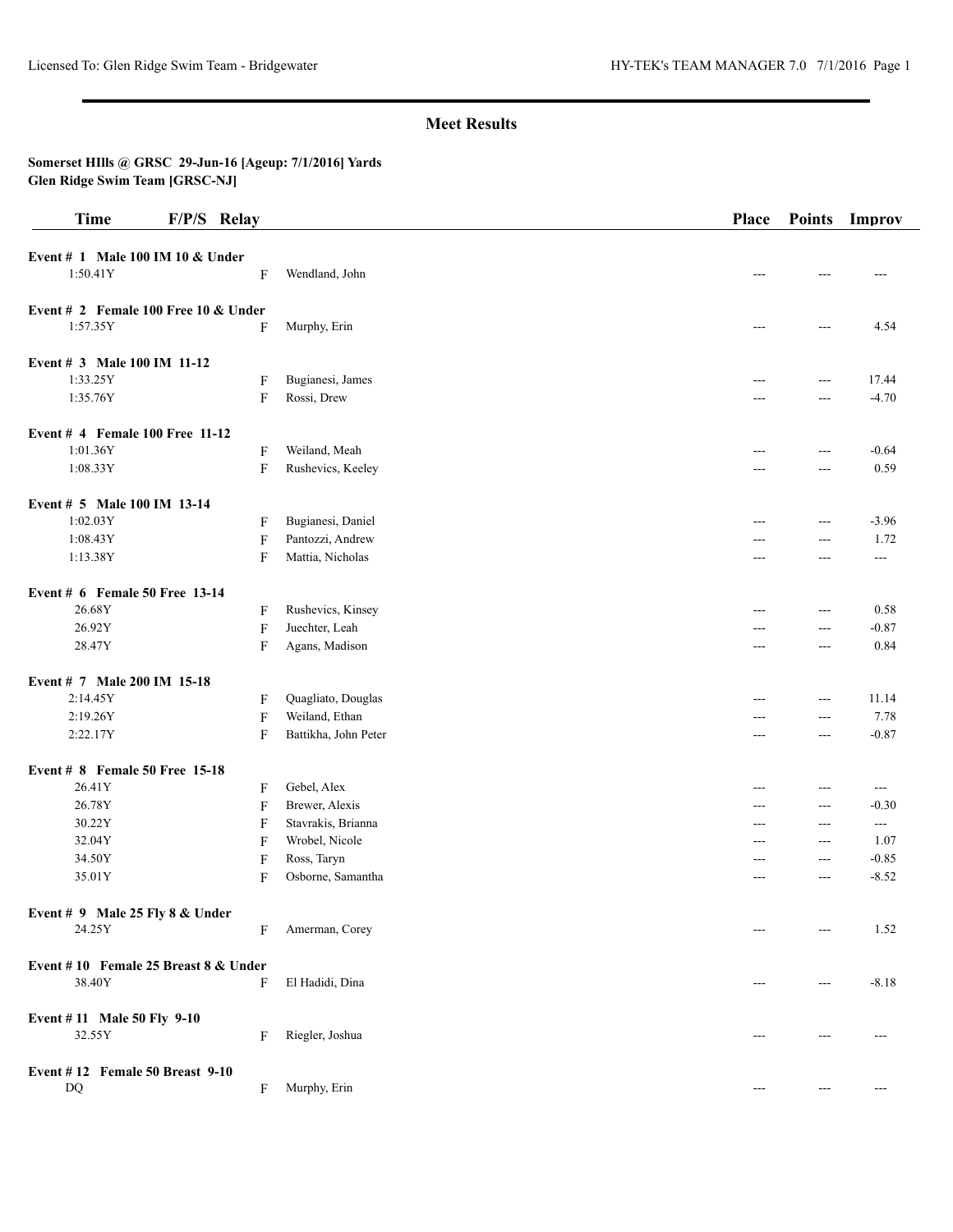### **Meet Results**

#### **Somerset HIlls @ GRSC 29-Jun-16 [Ageup: 7/1/2016] Yards Glen Ridge Swim Team [GRSC-NJ]**

| <b>Time</b>                        | F/P/S Relay               |                    | Place | <b>Points</b>  | Improv                |
|------------------------------------|---------------------------|--------------------|-------|----------------|-----------------------|
| Event #13 Male 50 Fly 11-12        |                           |                    |       |                |                       |
| 31.62Y                             | F                         | Bugianesi, James   | ---   | $\overline{a}$ | $-1.07$               |
| 37.82Y                             | $\boldsymbol{\mathrm{F}}$ | Juechter, Kyle     |       | ---            | $-5.85$               |
| 51.47Y                             | F                         | El Hadidi, Sammy   | ---   | ---            | $-4.22$               |
| DQ                                 | F                         | Peru, Adam         | ---   | $---$          | $---$                 |
|                                    |                           |                    |       |                |                       |
| Event #14 Female 50 Breast 11-12   |                           |                    |       |                |                       |
| 37.56Y                             | F                         | Weiland, Meah      | ---   | $---$          | $-3.83$               |
| 38.55Y                             | $\boldsymbol{\mathrm{F}}$ | Wendland, Isabelle | ---   | $---$          | 0.05                  |
| 46.78Y                             | F                         | Thomas, Sophie     | ---   | $---$          | $-4.04$               |
| 47.79Y                             | F                         | Klausz, Ella       | ---   | ---            | $-0.42$               |
| 1:00.70Y                           | F                         | Osborne, Samantha  | ---   | ---            | 2.22                  |
| Event #15 Male 100 Fly 13-14       |                           |                    |       |                |                       |
| 1:02.95Y                           | F                         | Bugianesi, Daniel  | ---   | $---$          | $-5.18$               |
| 1:15.81Y                           | F                         | Sommers, Teddy     |       | $---$          | $---$                 |
| 1:19.14Y                           | $\boldsymbol{\mathrm{F}}$ | Mattia, Nicholas   | ---   | $---$          | $-15.83$              |
|                                    |                           |                    |       |                |                       |
| Event #16 Female 100 Breast 13-14  |                           |                    |       |                |                       |
| 1:11.59Y                           | F                         | Juechter, Leah     | ---   | $---$          | $-4.11$               |
| 1:16.31Y                           | $\boldsymbol{\mathrm{F}}$ | Agans, Madison     | ---   | ---            | $\scriptstyle \cdots$ |
| Event #17 Male 100 Fly 15-18       |                           |                    |       |                |                       |
| 54.44Y                             | F                         | Bernstein, Ross    | ---   | $---$          | $-3.57$               |
| 58.13Y                             | F                         | Weiland, Carter    | ---   | ---            | $-2.80$               |
| 1:01.97Y                           | F                         | Pacelli, Paul      | ---   | $---$          | 1.21                  |
| Event #18 Female 100 Breast 15-18  |                           |                    |       |                |                       |
| 1:13.48Y                           | F                         | Visconti, Melody   | ---   | $---$          | $-0.11$               |
| 1:14.83Y                           | $\boldsymbol{\mathrm{F}}$ | Riegler, Meredith  | ---   | $---$          | $\scriptstyle\cdots$  |
| 1:20.31Y                           | $\mathbf F$               | Pacelli, Sarah     | ---   | $---$          | 1.49                  |
| 1:31.48Y                           | F                         | Stavrakis, Brianna | ---   | ---            | $\cdots$              |
| 1:35.48Y                           | $\mathbf F$               | Ross, Taryn        | ---   | $\overline{a}$ | 1.97                  |
| 1:42.67Y                           | F                         | Wrobel, Nicole     | ---   | $---$          | 0.81                  |
| Event #19 Male 25 Free 8 & Under   |                           |                    |       |                |                       |
| 18.94Y                             | F                         | Amerman, Corey     | ---   | $---$          | 0.88                  |
| Event #20 Female 25 Back 8 & Under |                           |                    |       |                |                       |
| 36.33Y                             | F                         | El Hadidi, Dina    | ---   | $---$          | $-3.03$               |
|                                    |                           |                    |       |                |                       |
| <b>Event #21 Male 50 Free 9-10</b> |                           |                    |       |                |                       |
| 30.72Y                             | F                         | Riegler, Joshua    |       | ---            | ---                   |
| 43.45Y                             | F                         | Wendland, John     |       | ---            |                       |
| Event # 23 Male 50 Free 11-12      |                           |                    |       |                |                       |
| 31.04Y                             | F                         | Juechter, Kyle     | ---   | ---            | $-0.36$               |
| 34.38Y                             | F                         | Rossi, Drew        |       | $---$          | $-2.87$               |
| 41.42Y                             | F                         | El Hadidi, Sammy   |       | $---$          | 0.32                  |
| 42.65Y                             | F                         | Peru, Adam         | ---   | $---$          | $-4.82$               |